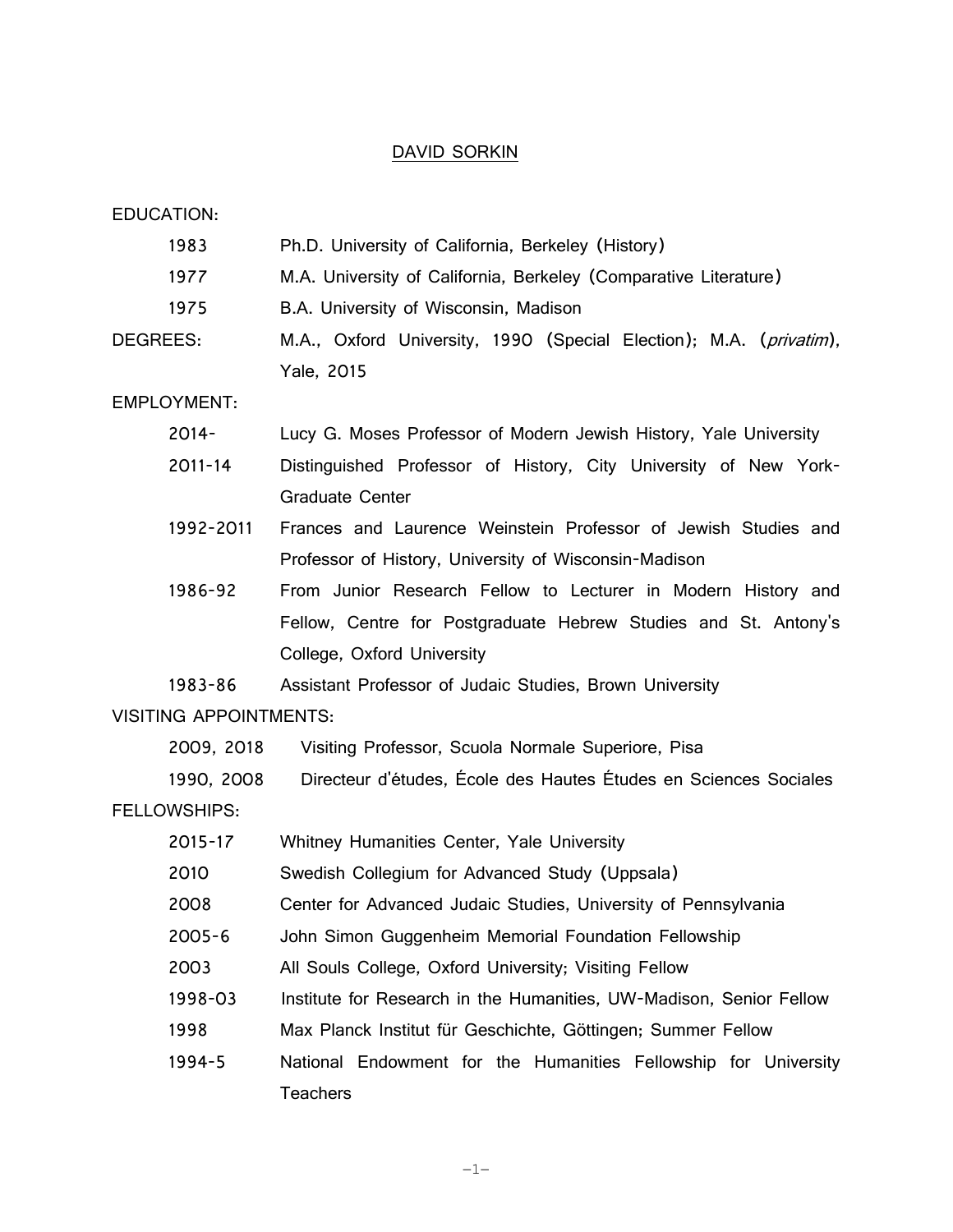| 1991                                                     | British Academy Research Travel Grant                              |  |
|----------------------------------------------------------|--------------------------------------------------------------------|--|
| 1984                                                     | Brown University Faculty Development Fund                          |  |
| 1979-83                                                  | Memorial Foundation for Jewish Culture, Doctoral Fellowship        |  |
| 1980-81                                                  | DAAD (German Academic Exchange Service) (declined)                 |  |
| 1979-81                                                  | National Foundation for Jewish Culture, Doctoral Fellowship        |  |
| 1978                                                     | Foreign Language Area Studies Fellowship (Hebrew)                  |  |
| 1976-77                                                  | University of California, Berkeley Graduate Division, Grant-in Aid |  |
| 1976-77                                                  | Phi Beta Kappa Graduate Fellowship (Alpha of California)           |  |
| 1975-6/77-8 University of California Graduate Fellowship |                                                                    |  |

PRIZES:

| 2010 | Dorothy and Hsin-Nung Yao Teaching Award (History, UW-Madison) |                                                         |       |        |        |                |      |
|------|----------------------------------------------------------------|---------------------------------------------------------|-------|--------|--------|----------------|------|
| 2003 | National Jewish Book Award for Scholarship                     |                                                         |       |        |        |                |      |
|      |                                                                | (Oxford Handbook of Jewish Studies)                     |       |        |        |                |      |
| 2000 | "Editor's Choice," Reviews in Religion and Theology            |                                                         |       |        |        |                |      |
|      | (The Berlin Haskalah and German Religious Thought)             |                                                         |       |        |        |                |      |
| 1988 |                                                                | Present Tense/Joel H. Cavior Literary Award for History |       |        |        |                |      |
|      | (The Transformation of German Jewry)                           |                                                         |       |        |        |                |      |
| 1980 |                                                                | History Department Seminar Paper Prize (UC-Berkeley)    |       |        |        |                |      |
| 1979 | Goor                                                           | Graduate                                                | Essay | Prize, | Jewish | <b>Studies</b> | (UC- |
|      | Berkeley)                                                      |                                                         |       |        |        |                |      |

SOCIETIES:

- 2004 American Academy for Jewish Research
- 1974 Phi Beta Kappa

## WORK IN PROGRESS:

Modern Jewish Politics: A History

## PUBLICATIONS:

Books The Transformation of German Jewry, 1780-1840 (Oxford

University Press, 1987; pbk 1990; pbk: Wayne State University Press, 1999, 2009) [Present Tense/Joel H. Cavior Literary Award for History, 1988]

Moses Mendelssohn and the Religious Enlightenment (University of California Press, 1996; UK: Peter Halban Publishers, 1996; pbk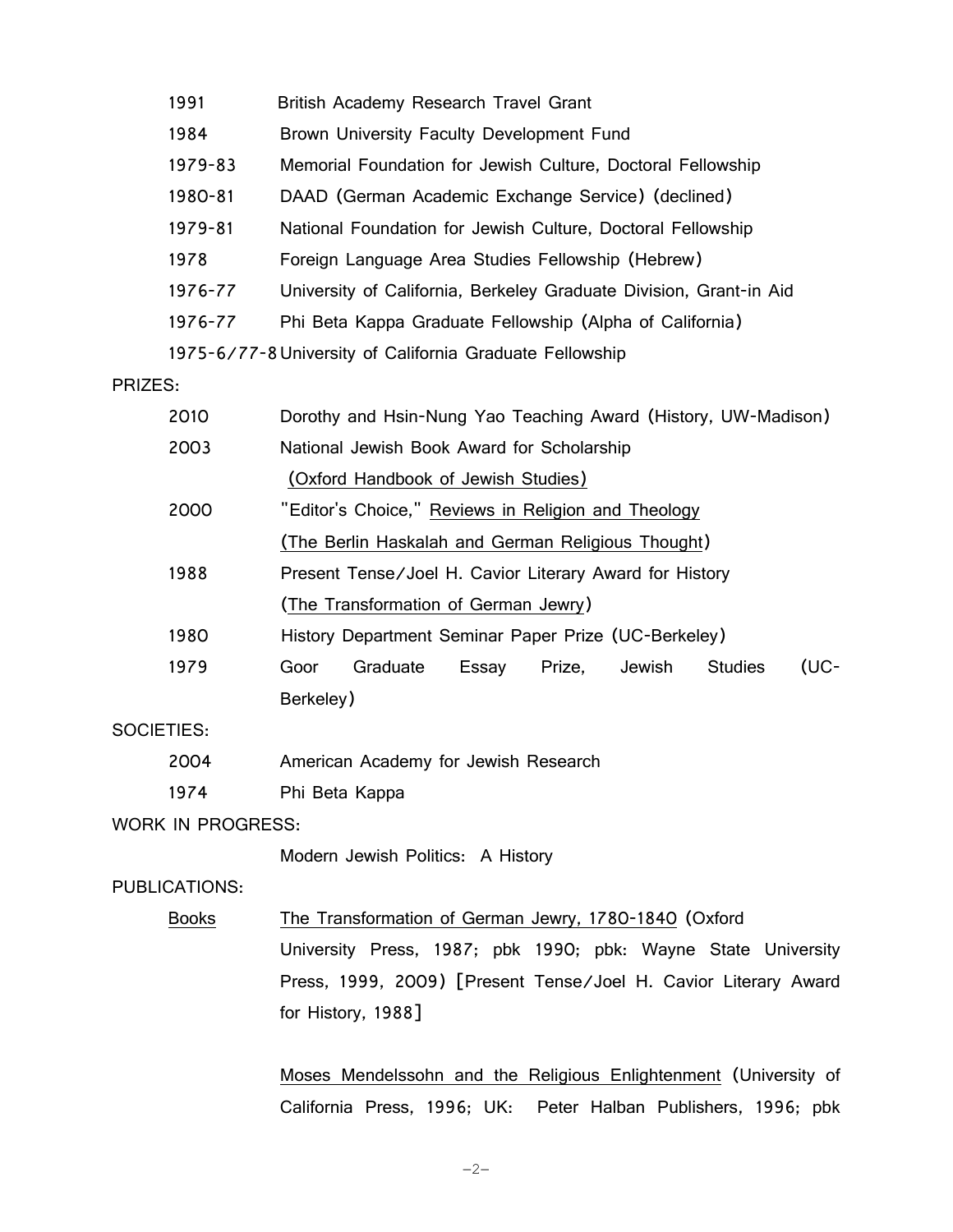reissue, 2004; French: Albin Michel (Paris, 1996); German: Werner Eichbauer Verlag für Wissenschaftliche Literatur (Vienna, 1999); Italian: Edizioni Culturali Internazionali (Genoa, 2000)

The Berlin Haskalah and German Religious Thought (London: Vallentine Mitchell, 2000). Hardcover & paperback. Originally given as the Sherman Lectures, Dept. of Religions and Theology, Manchester University (1997). ["Editor's Choice," Reviews in Religion and Theology vol. 7 issue 3 (June, 2000)]

The Religious Enlightenment: Protestants, Jews and Catholics from London to Vienna (Princeton University Press, 2008; pbk. 2010)

Jewish Emancipation: A History Across Five Centuries (Princeton University Press, 2019)

## Text Translation

Co-edited with Edward Breuer; Edward Breuer translator, Moses Mendelssohn's Hebrew Writings (Yale Judaic Studies, Yale University Press; 2018).

## Edited Books

Co-editor (with Frances Malino), From East and West: Jews in a Changing Europe, 1750-1870, (Basil Blackwell, 1990) Hardcover and paperback; pbk reissue: Profiles in Diversity: Jews in a Changing Europe, 1750-1870 (Wayne State University Press, 1998)

Co-editor (with Shmuel Feiner), New Perspectives on the Haskalah. (London: Littman Library of Jewish Civilization, 2001; pbk. 2004)

Associate Editor for the Modern period (Martin Goodman, General Editor; Jeremy Cohen, Associate Editor for the Medieval Period) Oxford Handbook of Jewish Studies (Oxford University Press, UK,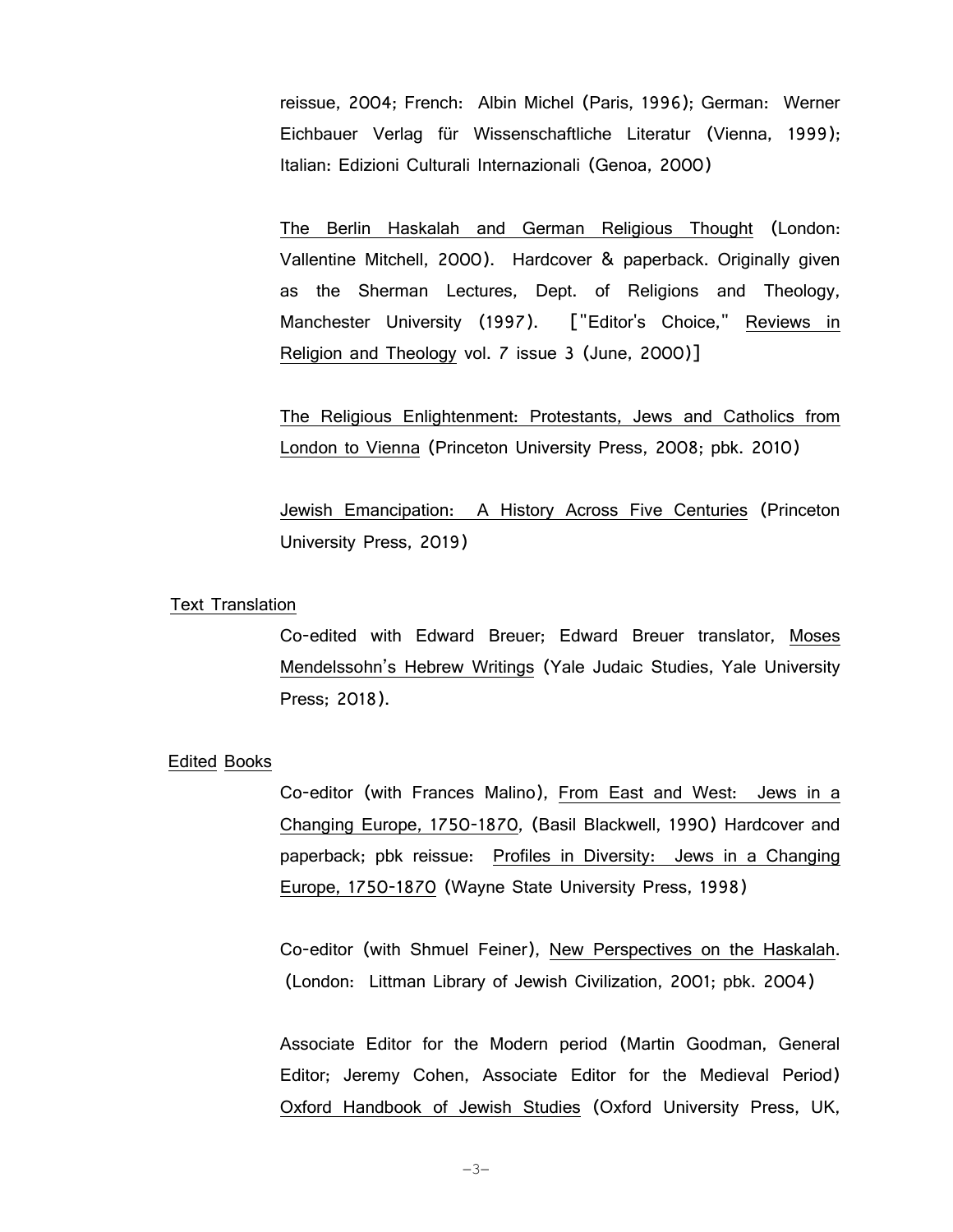### 2002; pbk 2005) [National Jewish Book Award, 2003]

Co-editor (with Stanley Payne and John Tortorice), "What History Tells": George L. Mosse and the Culture of Modern Europe Hardcover & paperback (University of Wisconsin Press, 2004)

#### General Editor

"Sources in Modern Jewish History," University of Wisconsin Press. Derek Penslar & Eran Kaplan, The Origins of Israel, 1882-1948 (2011);

"Jewish Communities of the Modern World," University of California Press. Paula Hyman, The Jews of France (1998); Esther Benbassa & Aron Rodrigue, Sephardi Jewry: A History of the Judeo-Spanish Community, 14th-20th Centuries (2000), (pbk); Todd Endelman, The Jews of Britain (2002); Hasia Diner, The Jews of the United States (2004);

"Jewish Society and Culture," Blackwell Publishers (Oxford, UK and Cambridge, MA 1990-1996). Frances Malino, A Jew in the French Revolution: The Life of Zalkind Hourwitz, 1996; Esther Benbassa & Aron Rodrigue, The Jews of the Balkans: The Judeo-Spanish Community, 15th to 20th Centuries, 1995; Tony Kushner, The Holocaust and the Liberal Imagination: A Social and Cultural History, 1994; Simon Schwarzfuchs, A Concise History of the Rabbinate, 1993; Peter Pulzer, Jews and the German State: The Political History of a Minority, 1848- 1933, 1992; David Bankier, The Germans and the Final Solution: Public Opinion under Nazism, 1992 (pbk. 1996); Artur Eisenbach, The Emancipation of the Jews in Poland, 1780- 1870, 1991; Ben-Cion Pinchuk, Shtetl Jews under Soviet Rule: Eastern Poland on the Eve of the Holocaust, 1990; David Cesarani ed., The Making of Modern Anglo-Jewry, 1990.

#### Articles in Journals

"Salo Baron on Emancipation," Association for Jewish Studies Review 38:2 (November 2014) 423-430.

"Four Characteristics of the Religious Enlightenment," De Achttiende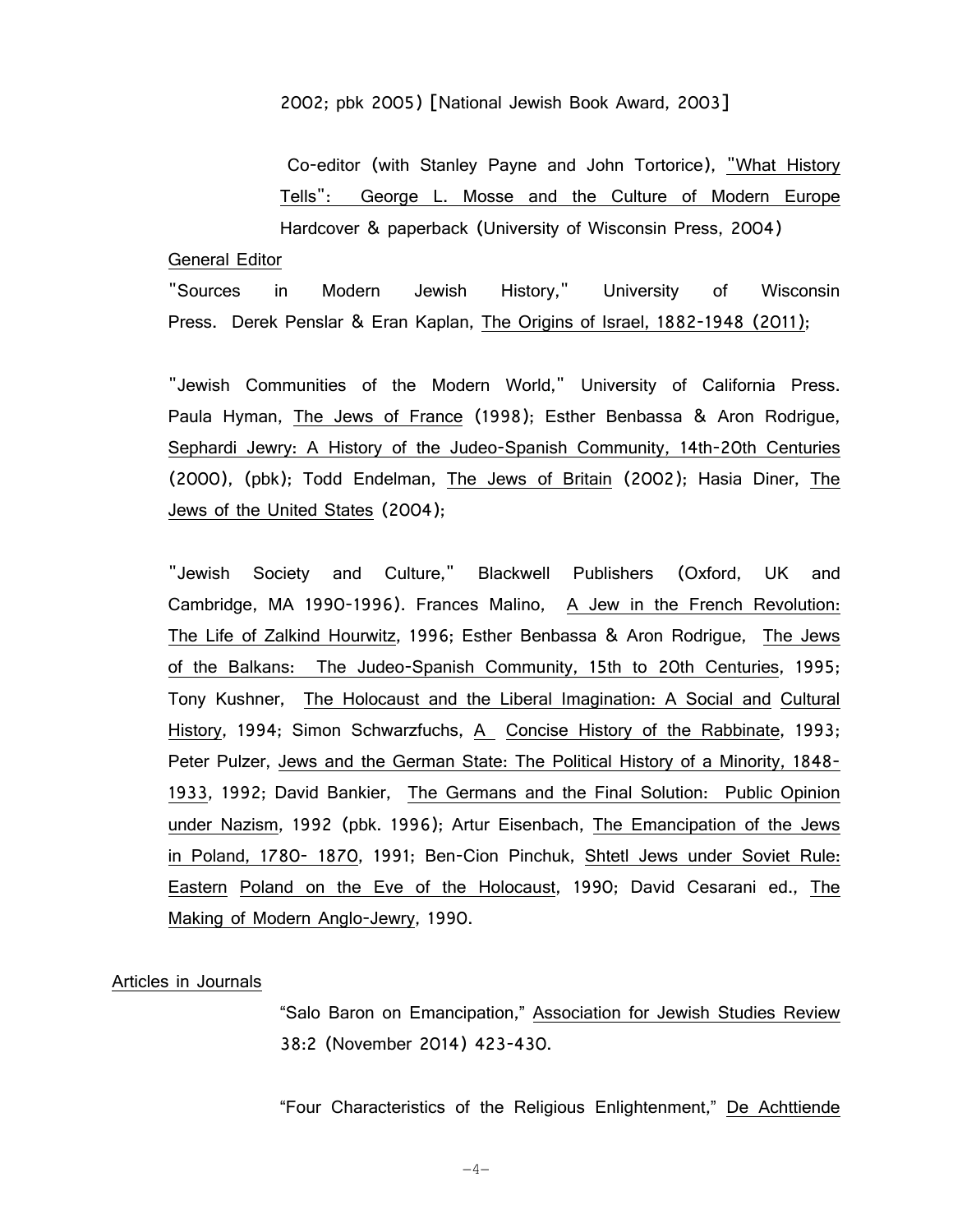Eeuw 43 (2011) 1, 28-49

"Is American Jewry 'Exceptional'? Comparing Jewish Emancipation in Europe and America," American Jewish History 96 (September 2010) 175-200.

"Beyond the East-West Divide: Rethinking the Narrative of the Jews' Political Status in Europe, 1600-1750," Jewish History 24 (2010) 247-56

 "Geneva's 'Enlightened Orthodoxy': The Middle Way of Jacob Vernet, (1698-1789)," Church History 74:2 (June, 2005) 286-305

"Between Messianism and Survival: Secularization and Sacralization in Modern Judaism," Journal of Modern Jewish Studies vol. 3 no.1 (March 2004) 73-86

"Reclaiming Theology for the Enlightenment: The Case of Siegmund Jacob Baumgarten (1706-1757)," Central European History vol. 36 no. 4 (2003) 503-530

"William Warburton: The Middle Way of `Heroic Moderation'," Dutch Review of Church History 82 no. 2 (July 2002) 262-300.

"Port Jews and the Three Regions of Emancipation," Jewish Culture and History 4 (Winter, 2001) 31-46; also in David Cesarani ed., Port Jews: Jewish Communities in Cosmopolitan and Maritime Trading Centres, 1550-1950 (London: Frank Cass, 2002) 31-46 (simultaneous hardcover and paperback)

"The Émigré Synthesis: An Appraisal," Central European History 34 no. 4 (2001) 531-559

−5−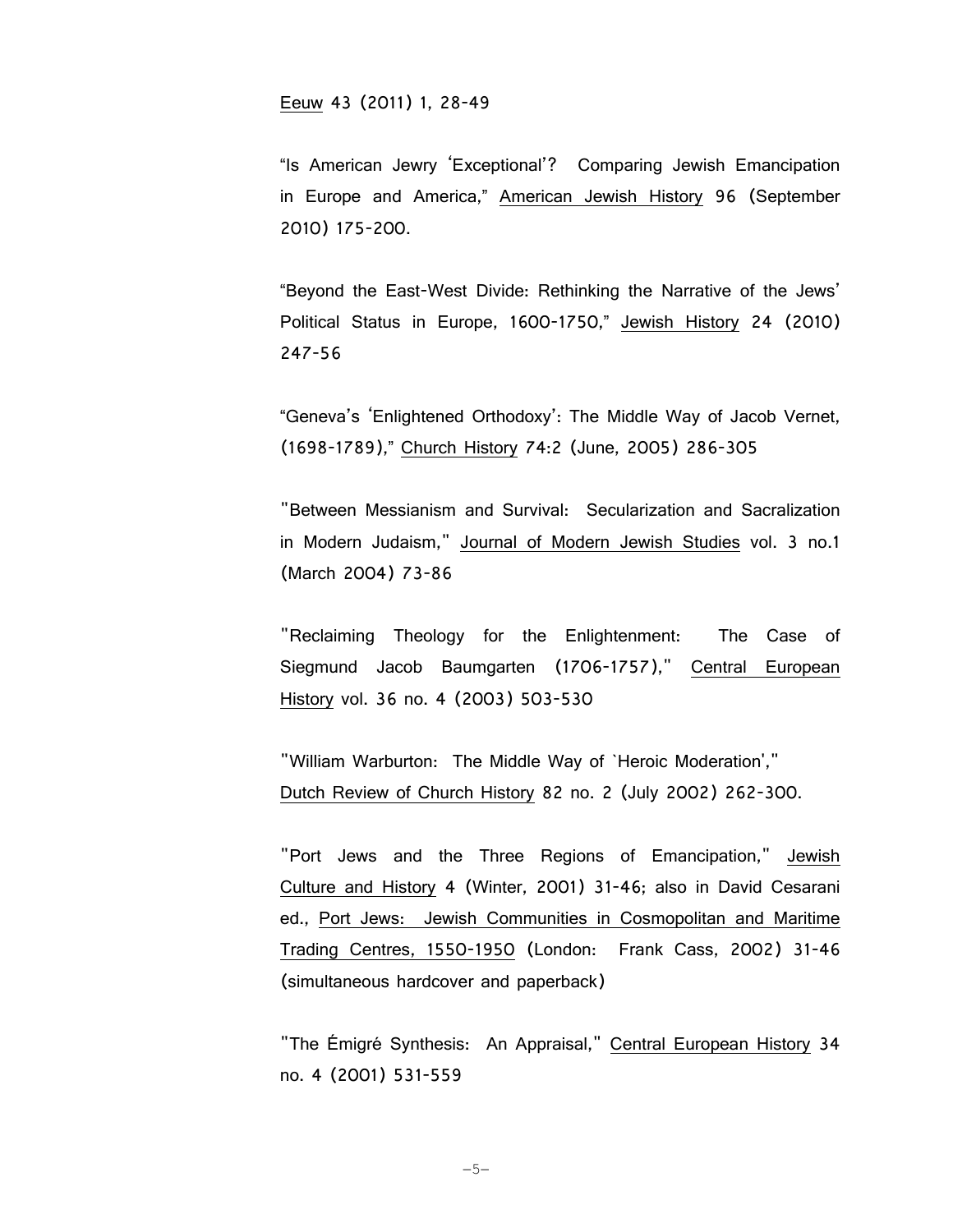"The Mendelssohn Myth and Its Method," New German Critique no. 77 (Winter, 1999) 7-28

"The Port Jew: Notes Towards a Social Type," Journal of Jewish Studies Vol. L no. 1 (Spring, 1999) 87-97

"Reform Catholicism and Religious Enlightenment," Austrian History Yearbook 30 (1999) 187-219

"Emancipation, Haskalah and Reform: The Contribution of Amos Funkenstein," Jewish Social Studies 6 no. 1 (Winter, 1999) 98-110

"Religious Reforms and Secular Trends in German Jewish Life: An Agenda for Research," Leo Baeck Institute Yearbook 40 (1995) 169-184. Italian: "Riforme religiose e tendenze secolari nella vita degli ebrei tedeschi. Un programma di ricerca," Mario Toscano ed., Integrazione e identita. L'esperienza ebreica in Germania e Italia dall'Illuminismo al fascismo (Milan: FrancoAngeli, 1998) 133-151.

"The Case for Comparison: Moses Mendelssohn and the religious Enlightenment," Modern Judaism 14 (1994) 121-38. Abbreviated German version: "Die zwei Gesichter des Moses Mendelssohn," Menora 4 (1993) 275-289.

"Jews, the Enlightenment and the Sources of Toleration: Some Reflections", in Leo Baeck Institute Yearbook 37 (1992), 3-16. Reprinted in The Jews in European History: Seven Lectures (Hebrew Union College Press, 1994) 39-56. Abbreviated German version, "Juden und Aufklärung: Religiöse Quellen der Toleranz," in Wolfgang Beck ed. Die Juden in der europäischen Geschichte (Beck, 1992), 50-66.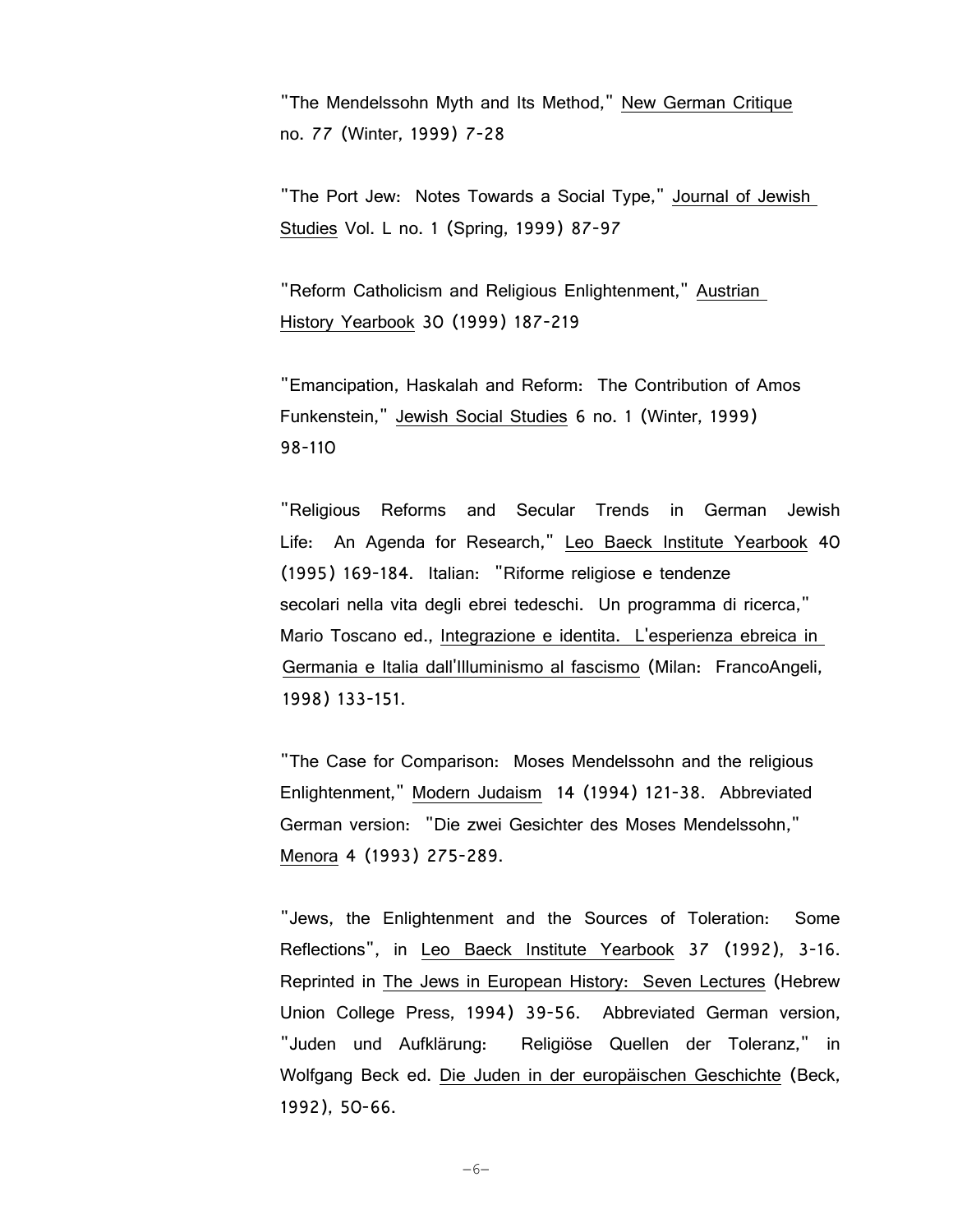"From Context to Comparison: The German Haskalah and Reform Catholicism," Jahrbuch des Instituts für deutsche Geschichte 20 (1991), 23-58.

"Emancipation and Assimilation: Two Concepts and their Application to the Study of German Jewish History," Leo Baeck Institute Yearbook 35 (1990), 17-33.

"The Genesis of the Ideology of Emancipation, 1806-1840," Leo Baeck Institute Yearbook 32 (1987), 11-40.

"Wilhelm von Humboldt: The Theory and Practice of Self-Formation (Bildung), 1791-1810," Journal of the History of Ideas 43 (1983), 55-73.

## Articles in Edited Volumes

"Religious Minorities and Citizenship in the Long Nineteenth-Century: Some Contexts of Jewish Emancipation," in Politics of Religious Freedom, Winnifred Fallers Sullivan, Elizabeth Shakman Hurd, Saba Mahmood & Peter G. Danchin eds., (University of Chicago Press, 2015) 115-126.

"Merchant Colonies: Resettlement in Italy, France, Holland and England, 1550-1700," in Brian Smollett & Christian Wiese eds., Reappraisals and New Studies of the Modern Jewish Experience: Essays in Honor of Robert M. Seltzer (Leiden: Brill, 2015) 123-44.

"'Enraptured Reason': Rousseau's Presence in Moses Mendelssohn's Thought," in Helena Rosenblatt & Paul Schweigert eds., Thinking with Rousseau: From Machiavelli to Schmitt (Cambridge University Press, 2017) 92-114.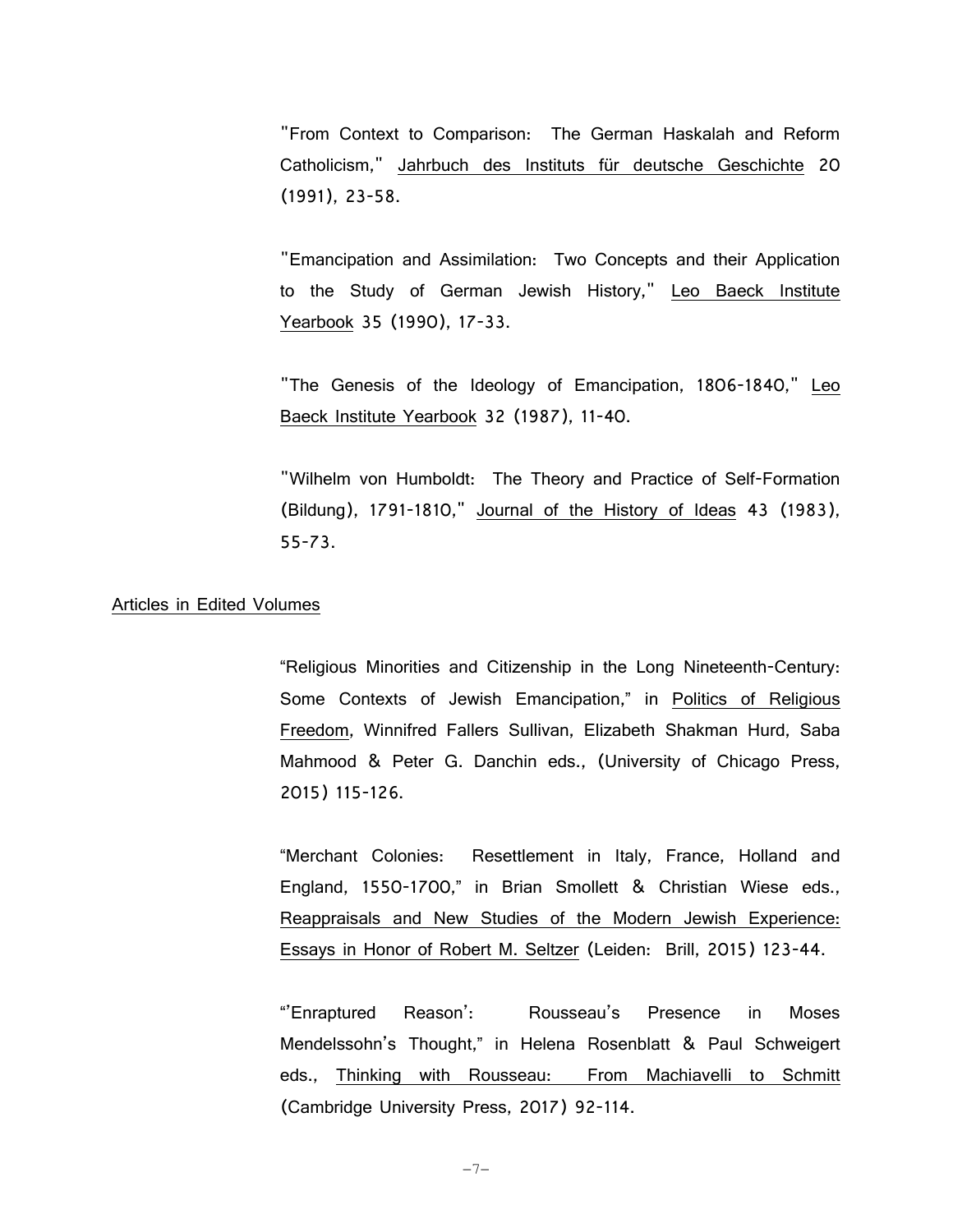"Mendelssohn and the Religious Enlightenment: Recovering the  $18<sup>th</sup>$ -Century Religious Setting," in Michah Gottlieb & Charles Manekin eds., Moses Mendelssohn: Enlightenment, Religion, Politics, Nationalism (University Press of Maryland, 2015) 319-330.

"Haskalah ve-Emanzipazia: Din ve-Heshbon beinayim," (The Haskalah and Emancipation: A Provisional Report) in Shmuel Feiner & Zohar Shavit eds., Ha-Sifriya shel Tenuat ha-Haskalah: Yezirata shel Republikat ha-Sefarim be-Hevra ha-yehudit be-Merhav ha-Doveir Germanit (The Library of the Haskalah: The Creation of the Modern Republic of Letters in Jewish Society in the German-Speaking Sphere (Tel Aviv: Am Oved, 2014) 63-78.

"`The Kiss of Lamourette': `Possibilism' or `Christian Democracy'?" in Warren Breckman, Peter Gordon, D. Moses, Samuel Moyn, E. Neaman eds., The Modernist Imagination: Intellectual History and Critical Theory (Festschrift for Martin Jay) (Berghahn Press, 2009) 3-23.

"The Vienna Rite in the Nineteenth Century," in Jost Hermand ed., Positive Dialektik: Hoffnungsvolle Momente in der deutschen Kultur. Festschrift für Klaus L. Berghahn zum 70. Geburtstag (Bern: Peter Lang, 2007) 119-26.

"History in the Service of Belief: The Biblical Exegesis of the Religious Enlightenment," in Hans Bödeker and Martin Gierl eds., Jenseits der Diskurse: Aufklärungspraxis und Institutionenwelt in europäisch-komparativer Perspektive (Festschrift for Rudolf Vierhaus) (Vandenhoeck & Ruprecht, 2007) 133-47.

"Ha-Haskalah be-Berlin: Perspektiva Hashva'atit [The Berlin Haskalah: A Comparative Perspective]," in Israel Bartal and Shmuel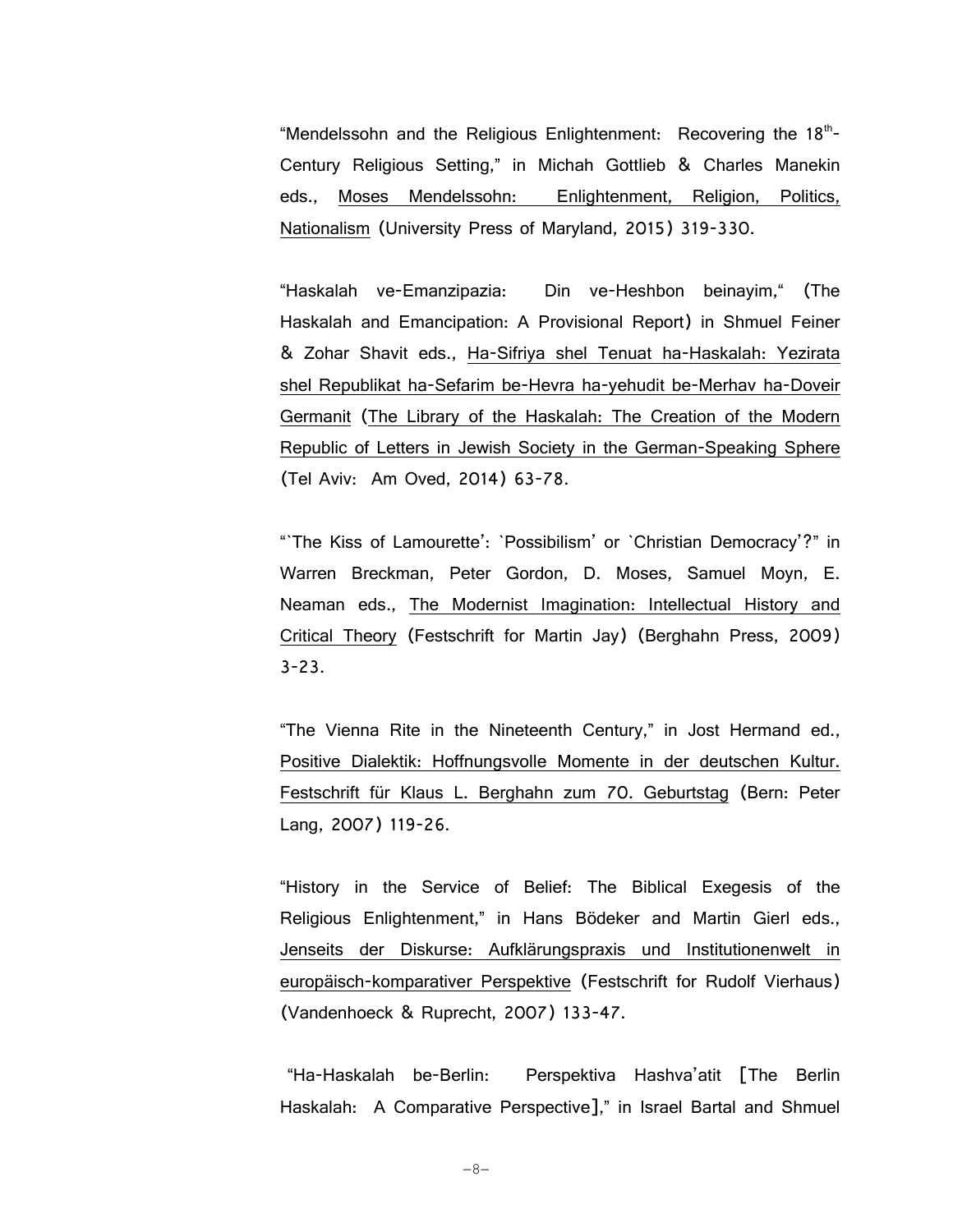Feiner eds., Ha-Haskalah li-Gevaneha [The Varieties of Haskalah] (Jerusalem: Magnes Press, 2005) 3-11.

 "The Jewish Question in Eighteenth-Century Germany," in Hans-Eric Bödeker, Clorinda Donato & Peter Hanns Reill eds., Discourses of Tolerance and Intolerance in the European Enlightenment (University of Toronto Press, 2009) 144-152

"The New `Mosaik': Jews and European Culture, 1750-1940," Dutch Jewry in a Cultural Maelstrom, 1880-1940 eds., Judith Frishman & Hetty Berg (Amsterdam: Aksant, 2007) 11-29.

"The Early Haskalah," in Shmuel Feiner & David Sorkin eds., New Perspectives on the Haskalah (London: Littman Library, 2001) 9- 26.

"The Problem of Patronage and Institutionalization: Some Reflections on the Haskalah and Some Remarks on the Armenians," in Richard G. Hovannisian and David N. Myers eds., Enlightenment and Diaspora: The Armenian and Jewish Cases (Scholars Press, 1999) 131-143

"Moses Mendelssohn's Biblical Exegesis," in Michael Albrecht and Eva J. Engel eds., Moses Mendelssohn: im Spannungsfeld der Aufklärung (Frommann Verlag, 2000) 243-276

"Mendelssohn and Modernity: Was Mendelssohn the First Modern or the Last Medieval Jewish Thinker?" in Marc Raphael ed., What is Modern About Modern Jewish History (Department of Religion, College of William and Mary, 1997) 63-76

"`Historian of Fate': Fritz Stern on the History of German Jewry: An Appreciation," Fritz Stern At 70 (German Historical Institute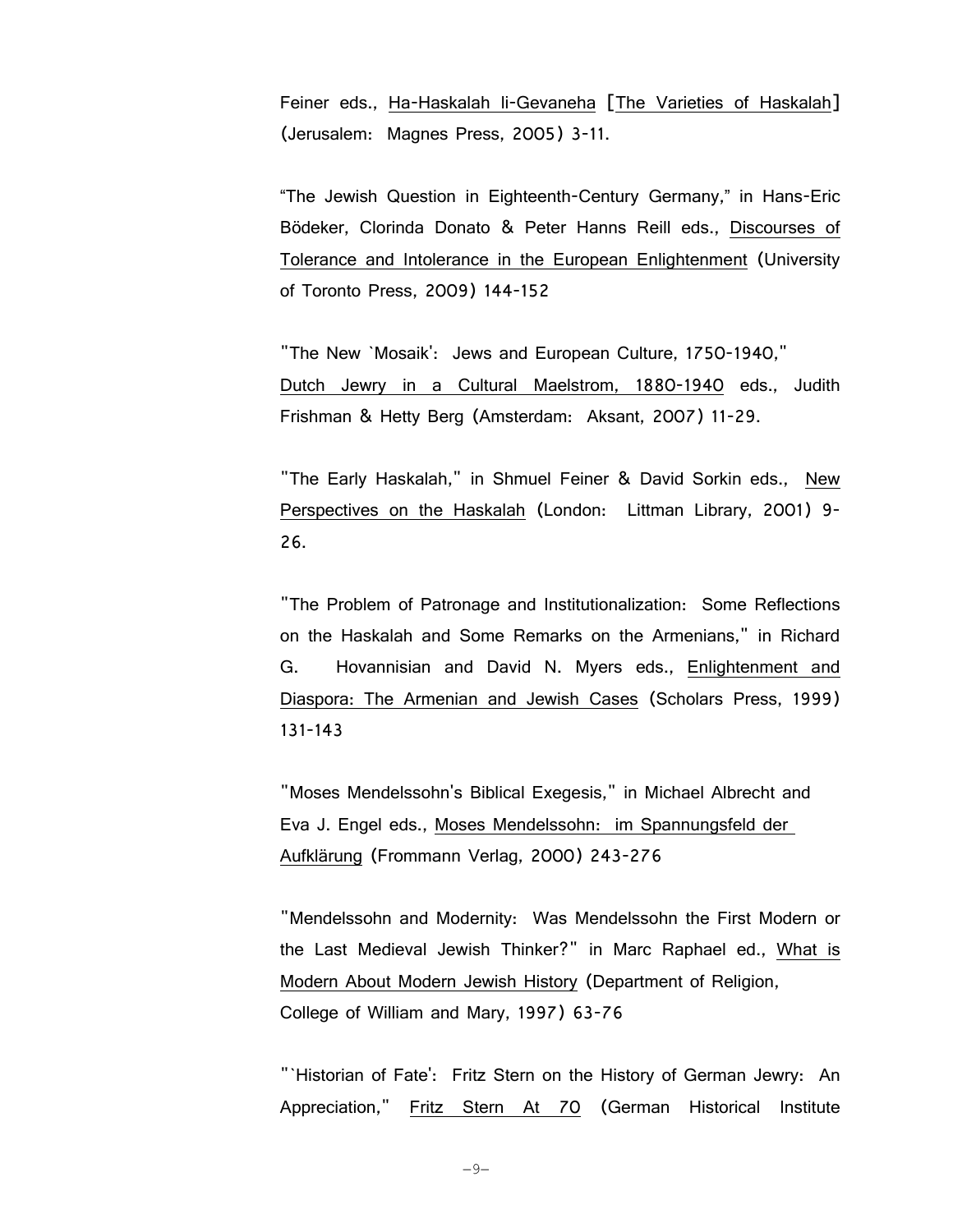Occasional Paper No. 19; Washington, D.C., 1997) 33-42.

"Enlightenment and Emancipation: Germany Jewry's Formative Age in Comparative Perspective," in Todd Endelman ed., Comparing Jewish Societies (Comparative Studies in Society and History Book Series) (University of Michigan Press, 1997) 89-112. German version: "Juden und Katholiken: Deutsch-jüdische Kultur im Vergleich 1750-1850" in Shulamit Volkov ed., Deutsche Juden und die Moderne: Wieder ein `Sonderweg'? (Oldenbourg, 1994) 9-30.

"The Internal Dialogue: Judaism and Enlightenment in Moses Mendelssohn's Thought," in Klaus Berghahn ed., The German Jewish Dialogue Reconsidered: A Symposium in Honor of George L. Mosse (New York: Peter Lang, 1996) 25-37.

"Preacher, Teacher, Publicist: Joseph Wolf & the Ideology of Emancipation," in Malino & Sorkin eds., From East and West: Jews in a Changing Europe (Basil Blackwell, 1990), 107-125. Reissued in Profiles in Diversity: Jews in a Changing Europe, 1750-1870 (Wayne State University Press, 1998) 107-125.

"Emancipation's Impact on German Jewry: A Reconsideration," in Jonathan Frankel and Steven Zipperstein eds., Assimilation and Community in European Jewry, 1815-81 (Cambridge University Press, 1992), 177-198

"The Invisible Community: Emancipation, Secular Culture and Jewish Identity in the Writings of Berthold Auerbach," in Jehuda Reinharz and Walter Schatzberg eds., The Jewish Response to German Culture (Hanover, 1985), 100-119.

#### Published Lectures

"The Count Stanislas de Clermont-Tonnerre's 'To the Jews as a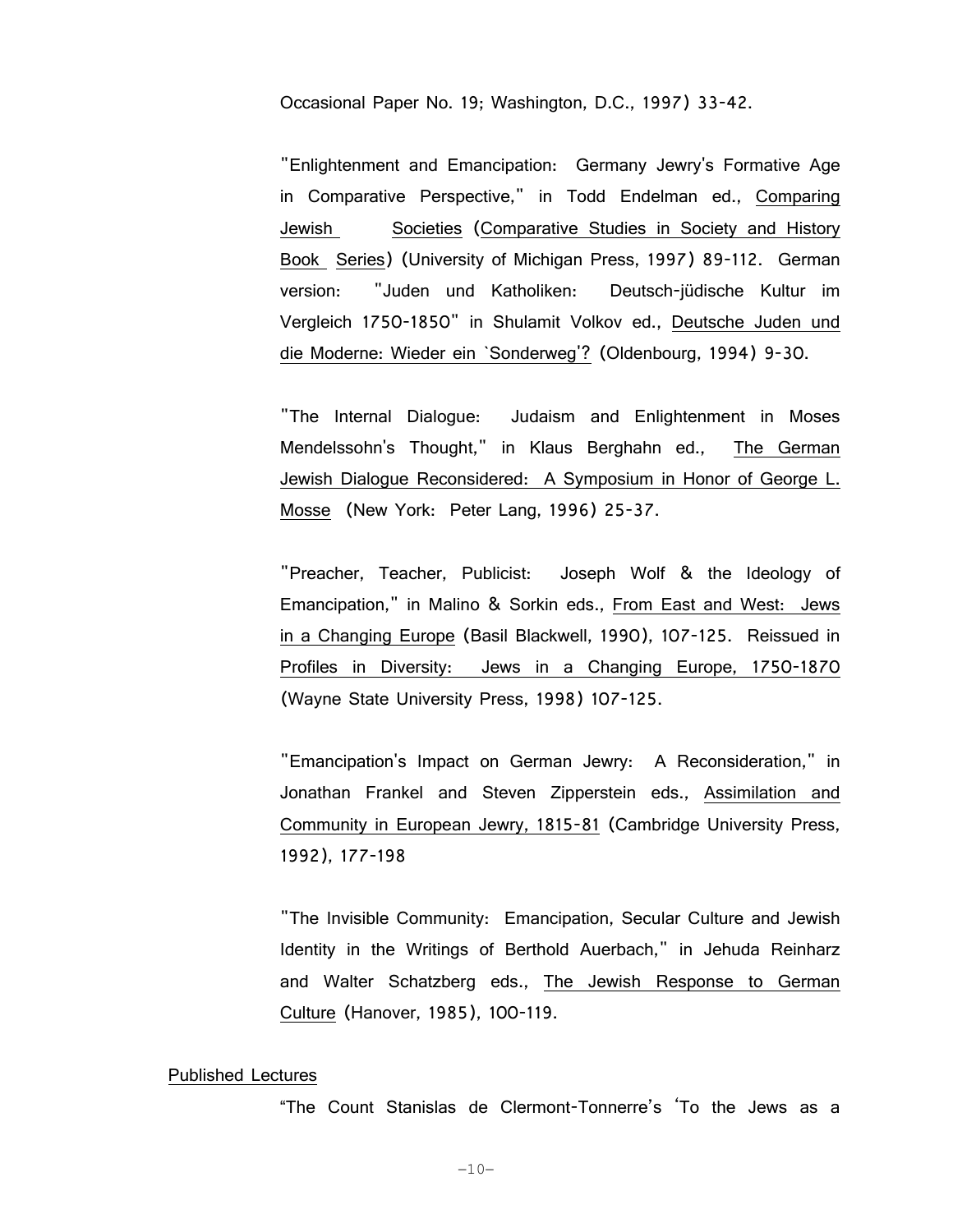Nation ….'; The Career of a Quotation," Jacob Katz Memorial Lecture 2011, Leo Baeck Institute Jerusalem (2012) 45 pages.

"`A Wise, Enlightened and Reliable Piety:' The Religious Enlightenment in Central and Western Europe, 1689-1789," Parkes Institute Pamphlet no. 1, University of Southampton (2002) 27 pages.

"The Spirit of Prussian Jewry: The Dual Legacy of Berlin." Publications of the Braun Chair for Prussian Jewish History, Bar-Ilan University, no. 2 (1993) 13 pages.

## Reference

"Emancipation," in Naomi Seidman ed., Oxford Bibliographies in Jewish Studies (online) (New York: Oxford University Press) 40 pages

"Haskalah" & "Mendelssohn" in Alan Kors ed., Encyclopedia of the Enlightenment 4 vols. (Oxford University Press, 2003) 2:186-189 & 3:58-61.

"Moses Mendelssohn," in Deutsche Biographische Enzyklopädie vol. 7 (Saur Verlag, 1998) 58-59.

 "1783. The Final Volume of Moses Mendelssohn's edition of the Pentateuch appears," in Yale Companion to Jewish Writing and Thought in German Culture, 1096-1996 (Yale University Press, 1997) 93-100

"Moses Mendelssohn," in Blackwell companion to Jewish Culture since the Eighteenth Century (Oxford, 1989), 510-512.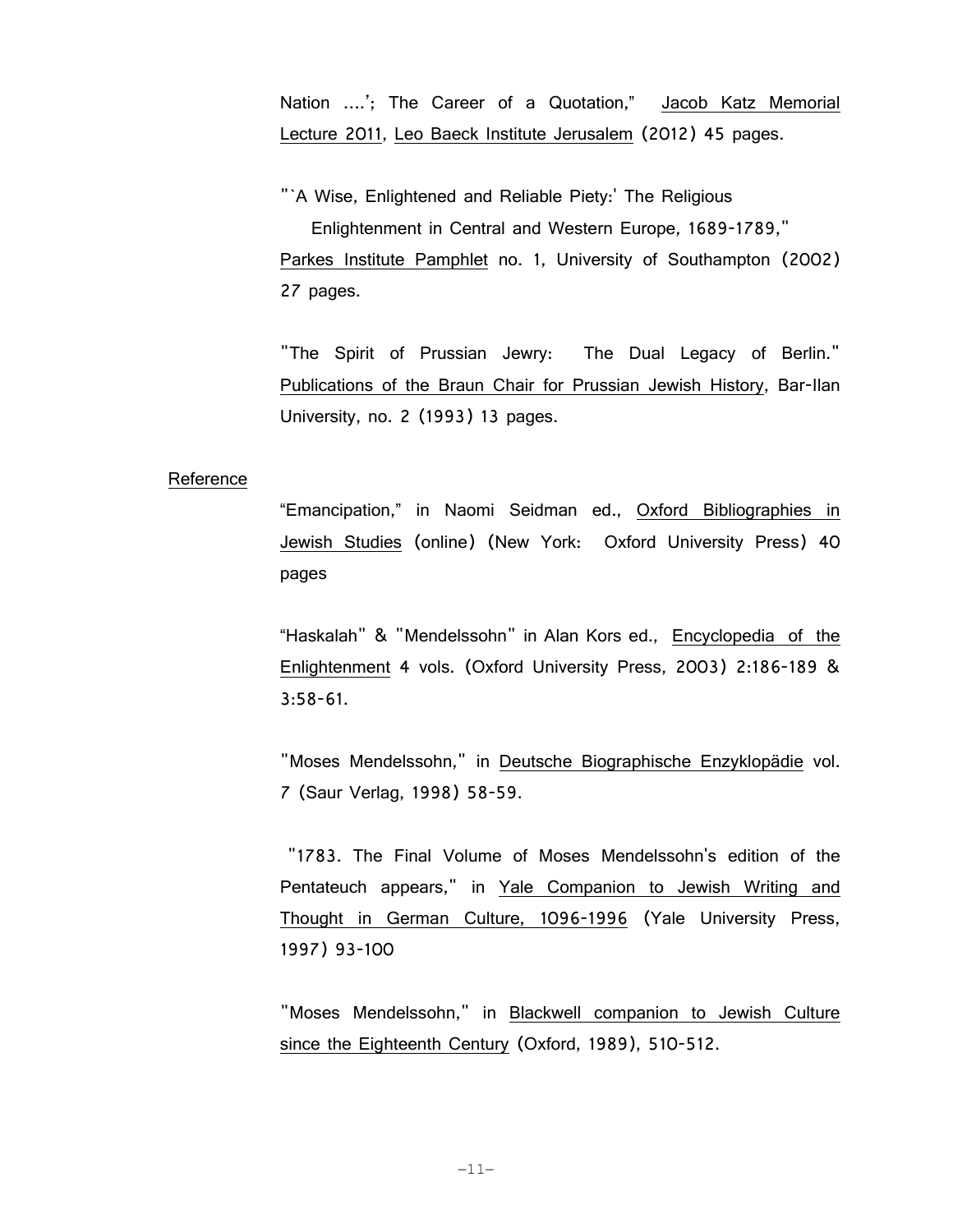### Textbooks

 "Jewish Emancipation in Central and Western Europe," in The Jewish Enigma: An Enduring People (UK: Open University & Peter Halban Publishers, 1992; US: George Braziller, 1993), 81-109.

 "Into the Modern World," in Nicholas deLange ed., The Illustrated History of the Jewish People (Canada: Key Porter; USA: Harcourt Brace; UK: Aurum Press; 1997), 199-253

#### **Miscellaneous**

"The Enlightenment –Bohemian Style," Afterword to Ivo Cerman, Rita Krueger, Susan Reynolds eds., Man and Morals in Central Europe: The Enlightenment in a Multi-Cultural Milieu (Prague: SVEC, 2011) 295-302.

"Godless Liberals: The Myth of the Secular Enlightenment," Religion Dispatches (October 13, 2008) (on-line journal) 1-4.

"Moses Mendelssohn's First Hebrew Publication: An Annotated Translation of the Kohelet Mussar," Leo Baeck Institute Yearbook 48 (2003) 3-23 trs. Edward Breuer, edited and annotated, Edward Breuer and David Sorkin

Preface ("Zum Geleit") to German translation of Selma Stern, Der Hofjude im Zeitalter des Absolutismus ed. Marina Sassenberg (Tübingen: Mohr Siebeck, 2001) iv-v

 "Introduction" to reprint of Transactions of the Paris Sanhedrin (University Press of America, 1985), vii-xv.

"Beyond the Émigré Synthesis," Leo Baeck Institute Yearbook 45 (2000) 209-210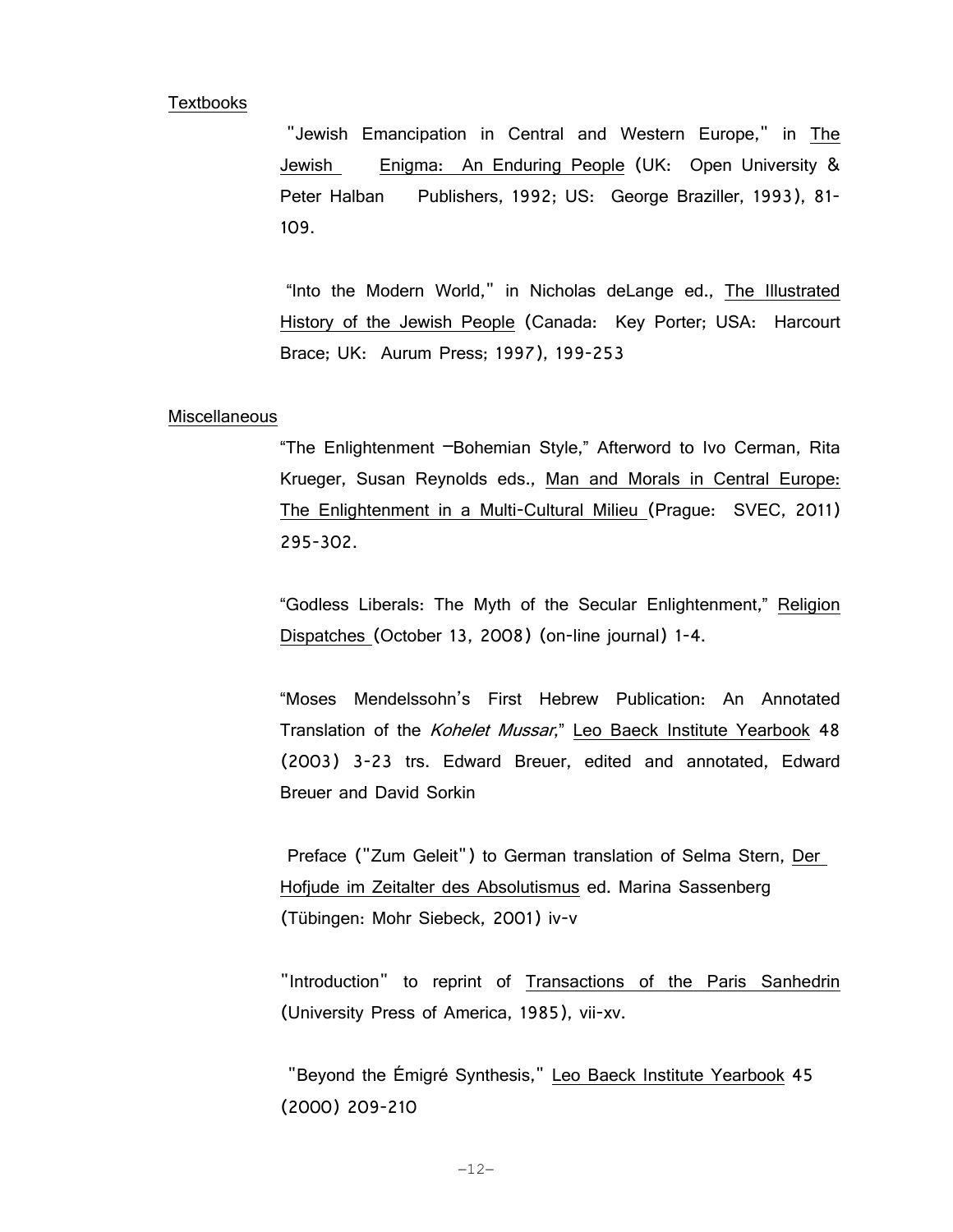#### Reviews

The Autobiography of Solomon Maimon: The Complete Translation. Edited by Yitzhak Y. Melamed & Abraham P. Socher; Translated by Paul Reitter; With an Afterword by Gideon Freudenthal (Princeton and Oxford: Princeton University Press, 2018) Intellectual History Review (online)

Ulrich L. Lehner & Michael Printy eds., A Companion to the Catholic Enlightenment in Europe (Leiden: Brill, 2010) Rivista di Storia del Cristianesimo (September 2013) 279-87.

Guy Miron, The Waning of Emancipation: Jewish History, Memory and the Rise of Fascism in Germany, France and Hungary (Detroit: Wayne State University Press. 2011) Central European History (forthcoming).

Marcus Twellmann, 'Über die Eide': Zucht und Kritik im Preussen der Aufklärung (Munich: Konstanz, 2010) English Historical Review 127 (October, 2012) 1240-1242

Shmuel Feiner, The Origins of Jewish Secularization in Eighteenth-Century Europe trs. Chaya Naor (Pennsylvania, 2011) Journal of Modern History 84 (June, 2012) 2, 457-9

Eric Nelson, The Hebrew Republic: Jewish Sources and the Transformation of European Political Thought (Harvard, 2010) Journal of Modern History 83 (September 2011) 3, 622-24.

Michael Brocke, Margarete Jäger, Siegfried Jäger, Jobst Paul, Iris Tonks, Visionen der gerechten Gesellschaft: der Diskurs der deutsch-jüdischen Publizistik im 19. Jahrhundert (Böhlau, 2009) Shofar 29 (Spring, 2011) no. 3, 169-71.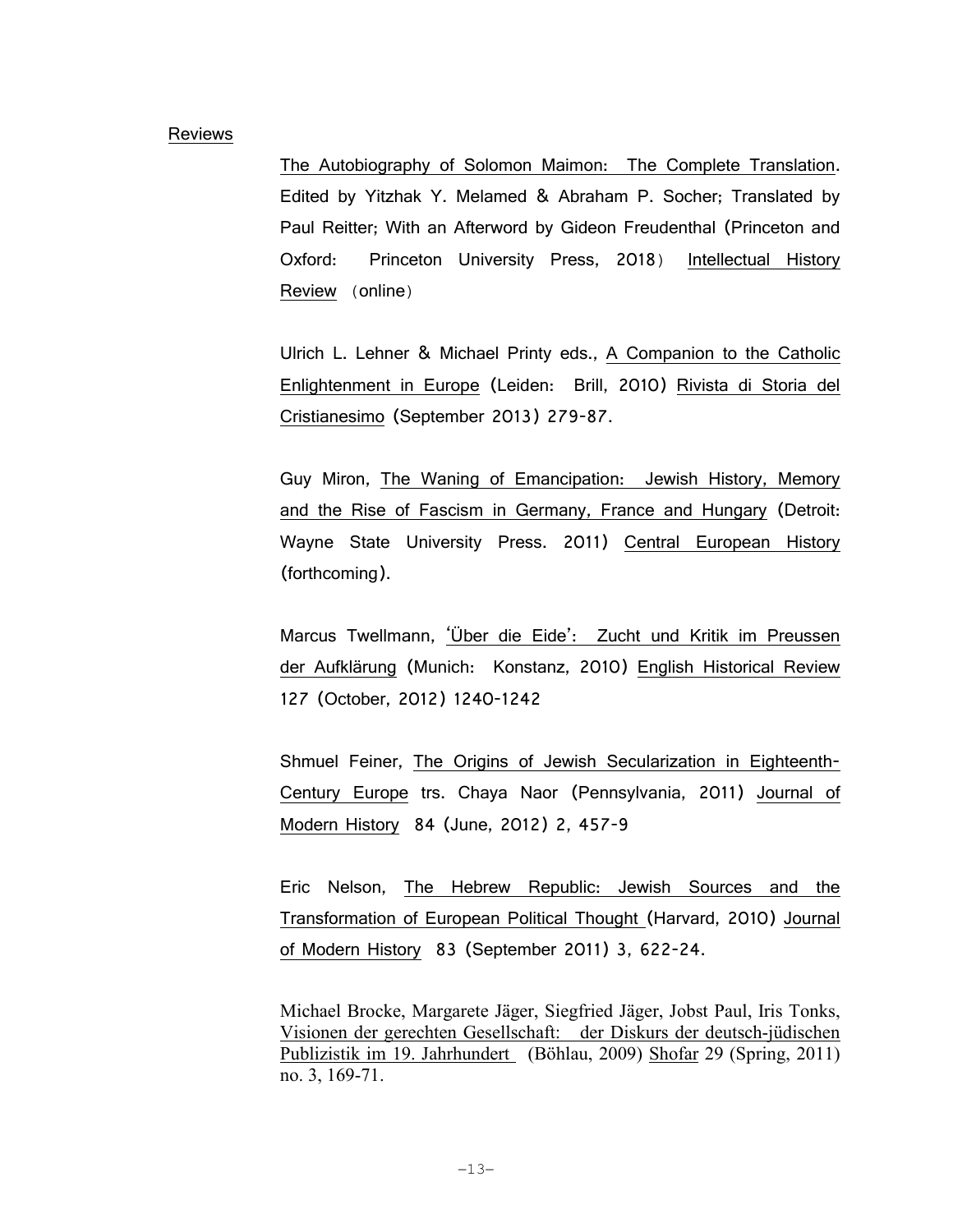Jeffrey D. Burson, The Rise and Fall of Theological Enlightenment: Jean-Martin de Prades and Ideological Polarization in Eighteenth-Century France (Notre Dame University Press, 2010) Journal of Modern History (forthcoming)

Abigail Green, Moses Montefiore: Jewish Liberator, Imperial Hero (Harvard University Press, 2010) in Jewish Review of Books (Summer, 2010) 23-25

Robin Judd, Contested Rituals: Circumcision, Kosher Butchering and Jewish Political Life in Germany, 1843-1933 (Cornell University Press, 2007) in The Forward (November 30, 2007) B1& 3.

Amos Elon, The Pity of it All: A History of the Jews in Germany, 1743-1933 (Metropolitan Books, 2002) in The New Leader (November/December, 2002) 25-6

Edward Breuer, The Limits of Enlightenment: Jews, Germans and the Eighteenth-Century Study of Scripture (Harvard University Press, 1996), Journal of Jewish Studies 48, 1 (1997) 180-81.

Steven Lowenstein, The Berlin Jewish Community: Enlightenment, Family and Crisis, 1770-1830 (Oxford University Press, 1994), Central European History 29, 1 (1996) 129-33.

Michael Berkowitz, Zionist Culture and West European Jewry Before the First World War (Cambridge University Press, 1993), Central European History 26 (1993) 495-7.

Jack Wertheimer, Unwelcome Strangers: East European Jews in Imperial Germany (Oxford, 1987), English Historical Review 105 (1990), 1068.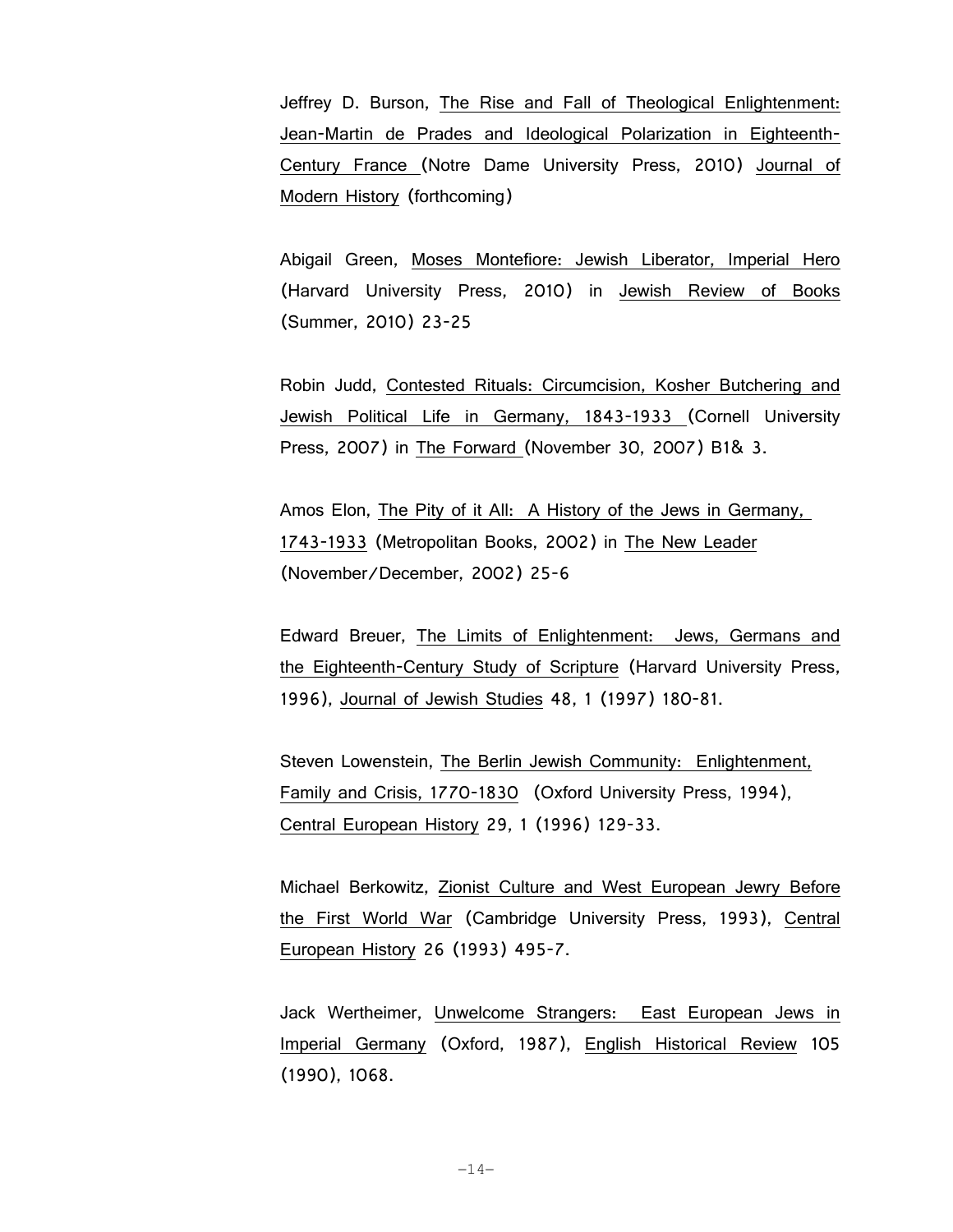Mordechai Breuer, Jüdische Orthodoxie im deutschen Kaiserreich (Athenaum, 1986), Studies in Contemporary Jewry 6 (1989), 387- 389.

Reinhard Bendix, From Berlin to Berkeley: German-Jewish Identities (Transaction Books) in Theory and Society 17, 2 (1988), 285-291.

Nicholas de Lange, Judaism (Oxford, 1986) Journal of Jewish Studies 38, 1 (1987), 135-37.

Bernard Lewis, Semites and Anti-Semites (Weidenfeld and Nicholson, 1986) in Jewish Quarterly 34, 4 (1987), 38-40.

Jacob Katz ed., Towards Modernity: The European Jewish Model (Transaction Books, 1987), Polin, 3, 383-386.

Ritchie Robertson, Heine (Peter Halban, 1988), Journal of Jewish Studies 39, 2 (1988), 284-5.

Hans I. Bach, The German Jew: A Synthesis of Judaism and Western Civilization, 1730-1930 (Oxford University Press) in Conservative Judaism 38 (Spring, 1986), 96-97.

PAPERS:

| 2019 | Keynote, "Emanzipation und Recht: Zur Geschichte<br>von           |
|------|-------------------------------------------------------------------|
|      | Gleichberechtigung"<br>jüdischer<br>Rechtswissenschaft<br>und     |
|      | ForschungsKolleg, Bad Homburg                                     |
|      | "Between Emancipation and Bildung: Constructing German Jewry,"    |
|      | Mosse's Europe: New Perspectives in the History of German         |
|      | Judaism, Fascism, and Sexuality, German Historical Museum, Berlin |
| 2018 | <b>CUNY-Graduate Center</b>                                       |
|      | "Devotion & Relativism," Center for Jewish History, New York      |
| 2017 | Museum of Jewish Heritage, New York                               |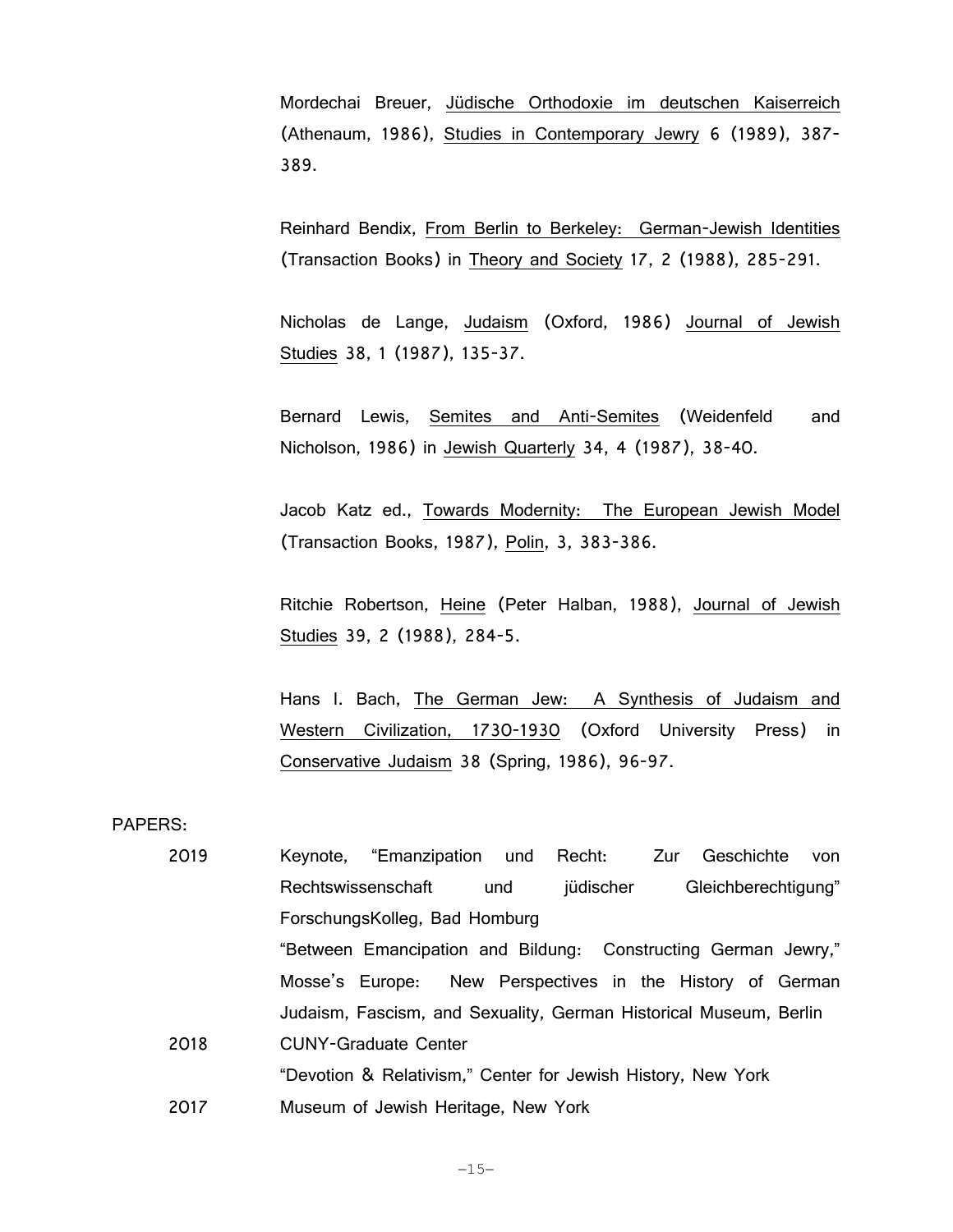|      | Lehman Lecture, Oxford Centre for Hebrew and Jewish Studies          |
|------|----------------------------------------------------------------------|
|      | George Weidenfeld Lecture, Institute for Historical Research, London |
|      | Keynote Lecture, "Liberalism, Anti-Semitism and the Dialectics of    |
|      | Inclusion," Oxford University (March 13-14, 2017)                    |
|      | University of Maryland-College Park                                  |
| 2016 | Judaic Studies Visiting Scholar, Brown University                    |
|      | Mahan Lecture, U. of South Alabama                                   |
|      | University of Connecticut-Stamford                                   |
| 2015 | <b>CUNY-Graduate Center</b>                                          |
|      | North Carolina-State                                                 |
| 2012 | University of Maryland, College Park                                 |
| 2012 | <b>Vanderbilt University</b>                                         |
|      | Taft Lecture, University of Cincinnati                               |
|      | University College London                                            |
| 2011 | Jacob Katz Memorial Lecture, Leo Baeck Institute, Jerusalem          |
|      | Nemer Lecture, University of Southern California                     |
|      | Center for European Studies, Yale University                         |
|      | University of Maryland, College Park                                 |
|      | Kahn Institute, Smith College                                        |
|      | University of Utrecht/University of Rotterdam                        |
| 2010 | Swedish Collegium for Advanced Study                                 |
|      | Pro-Cultura & Scientia/SCAS: Stockholms Konserthus                   |
|      | Dutch-Belgian Society for Eighteenth-Century Studies (Keynote)       |
|      | <b>Tel Aviv University</b>                                           |
|      | Alexander Grass Lecture, University of Florida                       |
|      | Harry Elson Memorial Lecture, American Jewish Historical Society     |
|      | (Keynote)                                                            |
| 2009 | Yves Simon Lecture, Lumen Christi Center, University of Chicago      |
|      | Deitchman Family Lectures, Holy Cross College                        |
|      | Université de Montréal (Centre canadien d'études allemandes et       |
|      | européenes)                                                          |
|      | American Academy for Jewish Research/Association for Jewish          |
|      | <b>Studies</b>                                                       |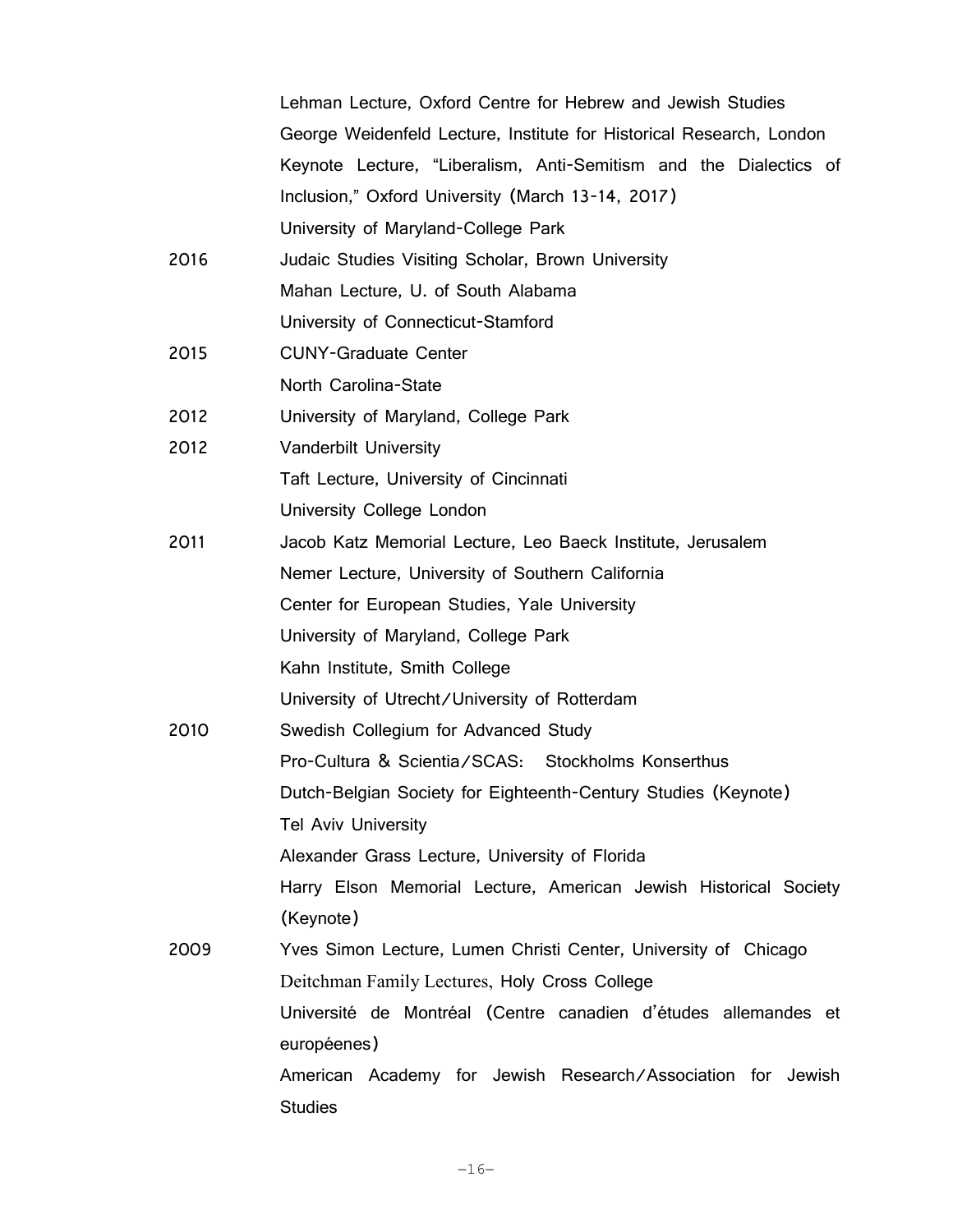| 2008 | University of Pennsylvania                                           |
|------|----------------------------------------------------------------------|
|      | Max Planck Institut für europäische Rechtsgeschichte, Frankfurt a.M. |
|      | Eugen Täubler Lecture, Hochschule für jüdische Studien, Heidelberg   |
|      | Hayes Robinson Lecture, Royal Holloway College, U. of London         |
|      | College of Charleston                                                |
|      | Hebrew University (Jerusalem)                                        |
| 2007 | American Catholic Historical Association, Marquette University       |
|      | École des Hautes Études en Sciences Sociales                         |
| 2005 | <b>Brown University</b>                                              |
|      | Joseph and Gertie Schwartz Memorial Lecture, U. of Toronto           |
| 2003 | All Souls College, Oxford                                            |
|      | St. Antony's College, Oxford                                         |
|      | Oxford Centre for Hebrew & Jewish Studies                            |
|      | International Conference on Eighteenth-Century Studies (UCLA)        |
| 2002 | Zandtker Lecture, University of Kentucky-Lexington                   |
|      | European University, Florence                                        |
| 2001 | Royal Dutch Academy of Sciences (Keynote)                            |
|      | Hebrew University (Israel)                                           |
|      | Mann Lecture, Ohio State University                                  |
|      | Southampton University (UK) (Keynote)                                |
|      | Parkes Lecture, Southampton University (UK)                          |
| 2000 | <b>Tel Aviv University</b>                                           |
|      | <b>Bar-Ilan University</b>                                           |
|      | <b>Ben Gurion University</b>                                         |
|      | Richard Popkin Lecture, Clark Library, UCLA                          |
| 1999 | Leiden University                                                    |
|      | University of Pennsylvania                                           |
| 1998 | Washington & Lee University                                          |
|      | Technische Universität, Berlin                                       |
|      | Meyerhoff Lecture, University of Pennsylvania                        |
|      | University of California, Berkeley                                   |
| 1997 | Stein Memorial Lecture, Emory University                             |
|      | Internationales Forschungszentrum Kulturwissenschaften, Vienna       |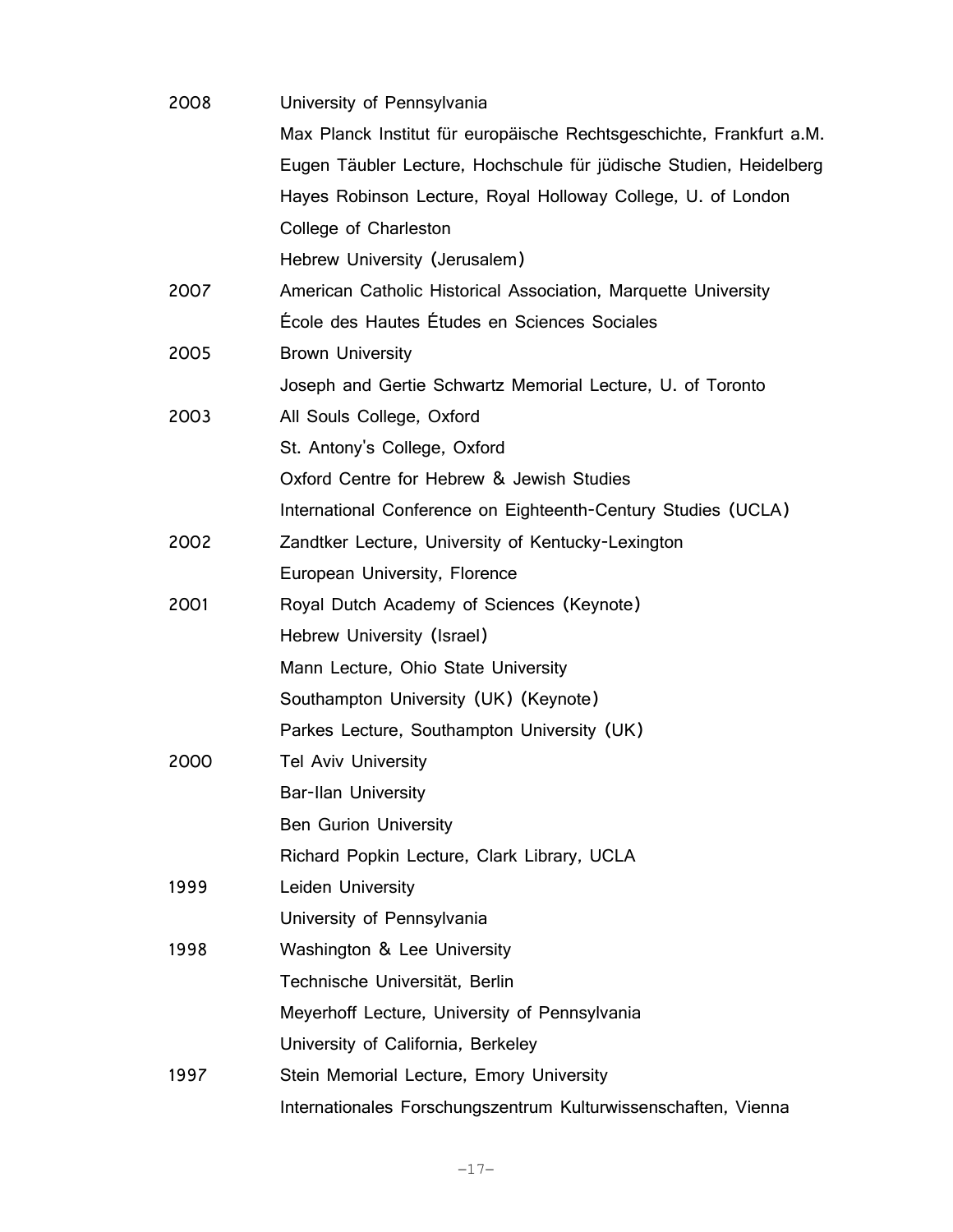|      | Sherman Lectures, Manchester University (UK)              |
|------|-----------------------------------------------------------|
|      | Reinfeld Lecture, Connecticut College                     |
|      | Center for the Humanities, Cornell University             |
|      | University of Toronto                                     |
| 1996 | College of William and Mary                               |
|      | <b>Princeton University</b>                               |
|      | German Historical Institute, Washington D.C.              |
| 1995 | Clark Library, UCLA                                       |
| 1994 | University of Pittsburgh                                  |
|      | University of Michigan, Ann Arbor                         |
|      | Melton Center for Jewish Studies, Ohio State University   |
|      | Clark Library, UCLA                                       |
| 1993 | World Congress of Jewish Studies, Jerusalem               |
|      | Open History Seminar, Hebrew Union College, Cinncinati    |
|      | University of California, Berkeley                        |
|      | Bronstein Lecture, Indiana University                     |
| 1991 | Bar-Ilan University, Israel                               |
|      | C.H. Beck Lecture, University of Munich                   |
|      | Wiener Library, London                                    |
| 1990 | Historisches Kolleg, Munich                               |
|      | Webber Memorial Lecture, Society for Jewish Study, London |
|      | Free University, Berlin                                   |
| 1989 | Southampton University                                    |
|      | British Association for Jewish Studies, Cambridge         |
| 1988 | <b>Cambridge University</b>                               |
|      | <b>New York University</b>                                |
| 1987 | Jewish Historical Society of England                      |
|      | Max Planck Institute, Göttingen                           |
|      | Mount Holyoke College                                     |
| 1986 | Leo Baeck Institute Faculty Colloquium, New York          |
| 1985 | American Historical Association, New York                 |
|      | Centre for European Studies, Harvard University           |
| 1983 | International Conference on German Jews, Clark University |